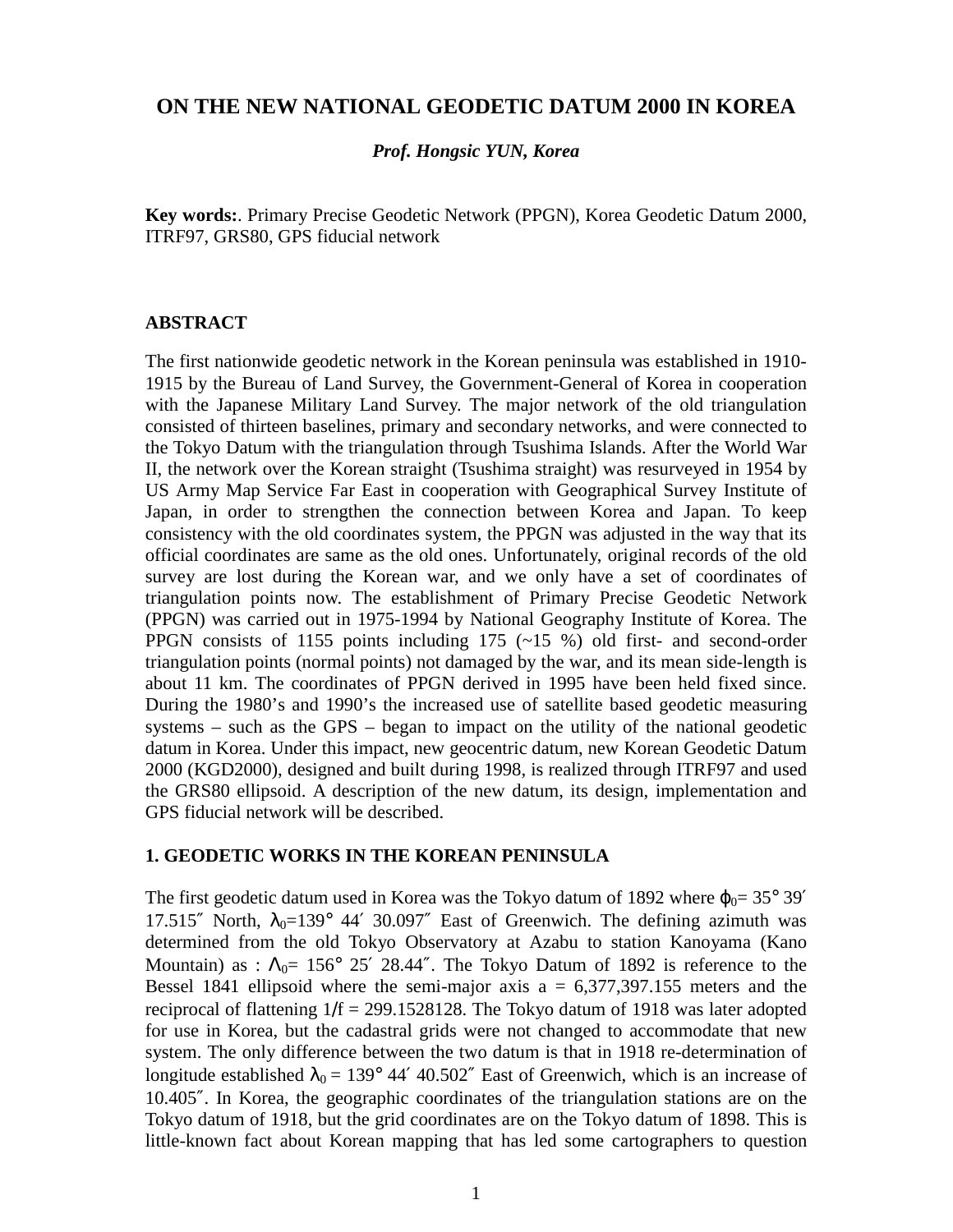#### their own sanity!

Geodetic survey in Korea started in 1910 by the Bureau of Land Survey, the Government-General of Korea with the cooperation of the Japanese Military Land Survey, and was completed by 1918. The old triangulation network consisted of thirteen baselines, primary and secondary networks, and it were connected to the Tokyo Datum with the triangulation through Tsushima Island in 1940. Unfortunately, the Korean War virtually destroyed about 85% of the existing triangulation stations.

The origin of Korea datum in 1985 was established at Suwon station in the ground of the NGI where  $\varphi_0 = 37^\circ 16' 31.9034''$  North,  $\lambda_0 = 127^\circ 03' 05.1451''$  East of Greenwich. The defining azimuth to station Donghak-san is:  $\Lambda_0 = 170^\circ$  58' 18.190". The reference ellipsoid is the same as the existing Bessel 1841. The 40 Lapalce stations established for this new datum were planned for a density of one station per  $5,000 \text{km}^2$ . In 1996, 37 Laplace stations were observed.

The establishment of Primary Precise Geodetic Network (PPGN) has carried out from 1975 to 1994 by the NGI of Korea. The PPGN consists of 1155 points including 175 (~15%) old first-and second-order triangulation points (normal points) not damaged during the Korean War, and its mean side-length is about 11 km. NGI (1994) conducted the simultaneous network adjustment of PPGN fixing a certain number of the normal points, in order to keep new coordinates consistent with those of old surveys.

Whilst the existing datum is uniform and consistent across Korea, positions are not directly compatible with those displayed by satellite receivers. In 1998, NGI was, therefore, decided to adopt the new geocentric datum referred to ITRF97 to meet the requirements of various users in  $21<sup>st</sup>$  century. The replacement Geocentric Datum of Korea is compatible with satellite positioning and therefore necessarily introduces changes to all existing Datum latitude and longitude values by an amount equivalent to a shift on the ground of about 600 meters.

In Korea, NGI has utilized satellite surveying techniques since 1979. Satellite surveying has been performed at Pusan, Kyeongju and Cheju Island using two Magnavox 1502 receivers through cooperation with Geodetic Surveyor Institute of Japan until 1982. Twenty islands have been occupied for Transit Satellite observations as of 1991. Since 1991, NGI has used GPS receivers to strengthen the PPGN and the Precise Secondary Geodetic Network. NGI has established 14 permanent GPS sites in a continuously operating reference station network started with the first station called SUWN using a Turborogue<sup>TM</sup> SNR-8000 receiver on 15 March 1995. Currently, fifty permanent GPS sites operated by other divisions had established for the purpose of cadastral surveying, geodynamic application and atmospheric research.

The most interesting recent developments in the field of precise positioning with GPS are the establishment of permanent GPS arrays (PGS's) and the widespread use of GPS for fast and precise positioning. PGA's are mainly used for geodetic, geodynamic and atmospheric research. In the past ten years a large number of permanent GPS arrays were established. Global PGA's are used for the determination of GPS orbit and related parameters. The global PGA of the International GPS Service (IGS), which consists of more than 200 tracking stations, nowadays provides post-processed orbits at the 5 cm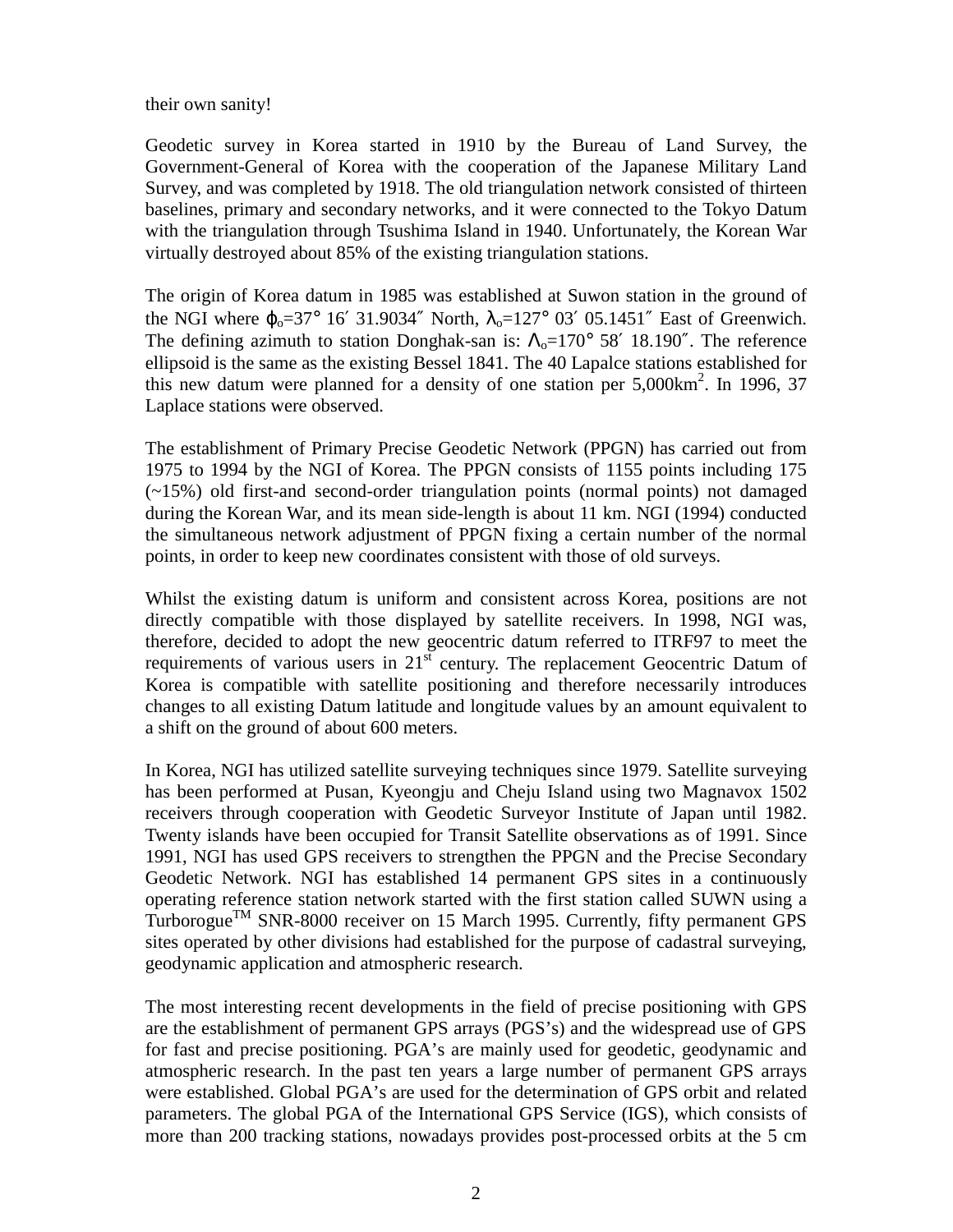level with a delay of two weeks. National and regional PGA's are used primarily for high-precision geodetic and non-geodetic applications, such as reference frame maintenance, monitoring of sea level rise, crustal deformation monitoring and estimation of atmospheric parameters (Jong, 1999).

This paper gives a full description of all the service related to the KGD2000, the KGFN and the official coordinates based on 11 day solutions will be discussed.

# **2. ADOPTION OF THE KOREAN GEODETIC DATUM 2000**

Korea has adopted a new geocentric datum as its national datum, Korean Geodetic Datum 2000(KGD2000), to replace existing Korean Geodetic Datum. This is a semidynamic datum with coordinates aligned to the International Terrestrial Reference Frame 1997 (ITRF1997) at a reference date of 1 January 2000.0(epoch 2000.0). This adoption will allow closer integration with international coordinate frameworks, navigation systems, scientific applications and routine spatial data management. KGD2000 was officially released on 1999. The new datum provides an accurate spatial infrastructure in Korea for the  $21<sup>st</sup>$  century.

The characteristics of KGD2000 are:

- a) the datum has a geocentric origin which is compatible with the Global Positioning System;
- b) in line with recommendations by the International Association of Geodesy, the datum is based upon, and aligned with, the International Terrestrial Reference System (ITRS) and the ellipsoid associated with this datum is the Geodetic Reference System 1980(GRS80) ellipsoid;
- c) the relationship between the new Datum and the ITRS has been realized through International Terrestrial Reference Frame 1997(ITRF97) coordinates, specified at epoch 2000.0. All points coordinates in terms of the new datum will have coordinates defined in terms of this epoch;
- d) the KGD2000 coordinates of marks will change where new observations provide more accurate values, or when marks are affected by unpredictable deformation such as earthquakes.

The advantages of the new datum (KGD2000) are that:

- a) it is a three dimensional datum compatible with International Geodetic System, such as the ITRS and the WGS84;
- b) the accuracy of the datum supports modern survey techniques;
- c) it supports a network of modern, accessible survey marks;

# **3. ESTABLISHMENT OF CONTINUOUS OPERATING GPS FIDUCIAL NETWORK**

During 1996 and early 2000, National Geography Institute established a national network of permanently installed, continuously observing, automatically communicating GPS stations in all parts of Korea - the *active stations* of the National GPS Network. The complete network includes about 61 active stations, of which about eleven are owned by NGI, and the remainder operated by other government agencies working in partnership with NGI. The active stations are deployed such that any point in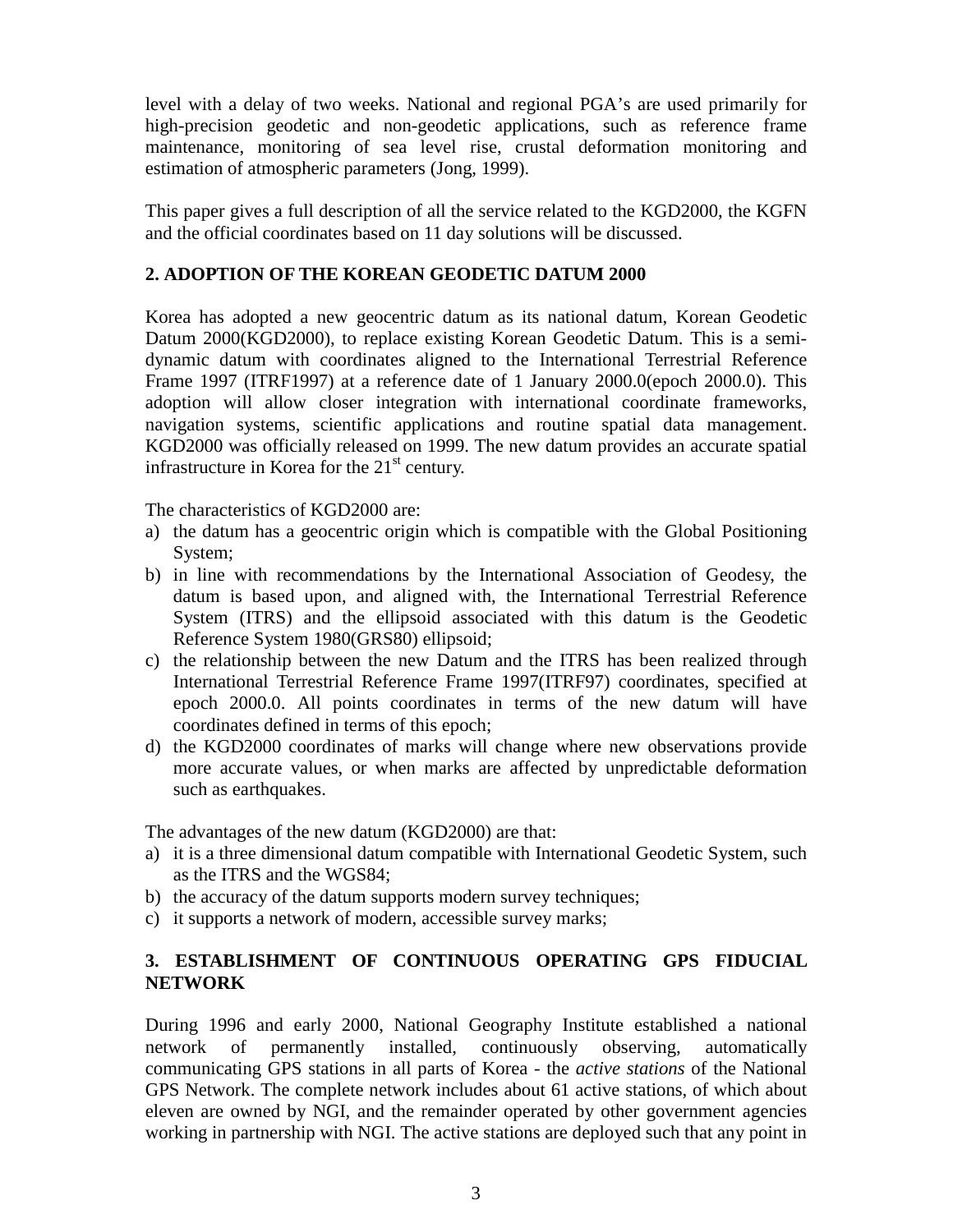Korea, including Cheju island, will be within 30 km of the nearest active station. The active stations are installed with dual-frequency geodetic quality receivers, mostly with choke ring antennae to minimize the effects of multi-path on a ground plane. Each site collects data at 30 seconds and communicates automatically data by a ISDN/PSTN lines to NGI's master control center. This central computer downloads data from each station every hour and monitors the health of the system. At NGI, data are validated, converted to RINEX format and processed using Berness software. All the Korean GPS fiducial network receivers are remotely controlled from SUWN master station.

The daily acquisitions of the Korean GPS fiducial network are checked and archived at SUWN. A data quality check, using the UNAVCO QC v3 software is done periodically in order to verify the correct functionality of the Korean GPS fiducial network receivers. Daily precise ITRF97 coordinates of all active stations are computed weekly by NGI and used to monitor the positional stability and data quality of each station. Yun (2000) performed a time series analysis of SUWN site. For high accuracy surveying, NGI recommend the use of IGS precise satellite orbits (ephemerides) rather than the RINEX navigation files supplied with the active station data. These are available from IGS web site. The solution is performed about ten days later data collection, in order to use IGS products (rapid or final precise orbit and associated Earth rotation parameters). Figure 1 shows the lay-out of the Korean GPS fiducial network. Figure 2 shows the typical type of permanent GPS station established by NGI.



Figure 1. Lay-out of the Korean GPS fiducial network established by NGI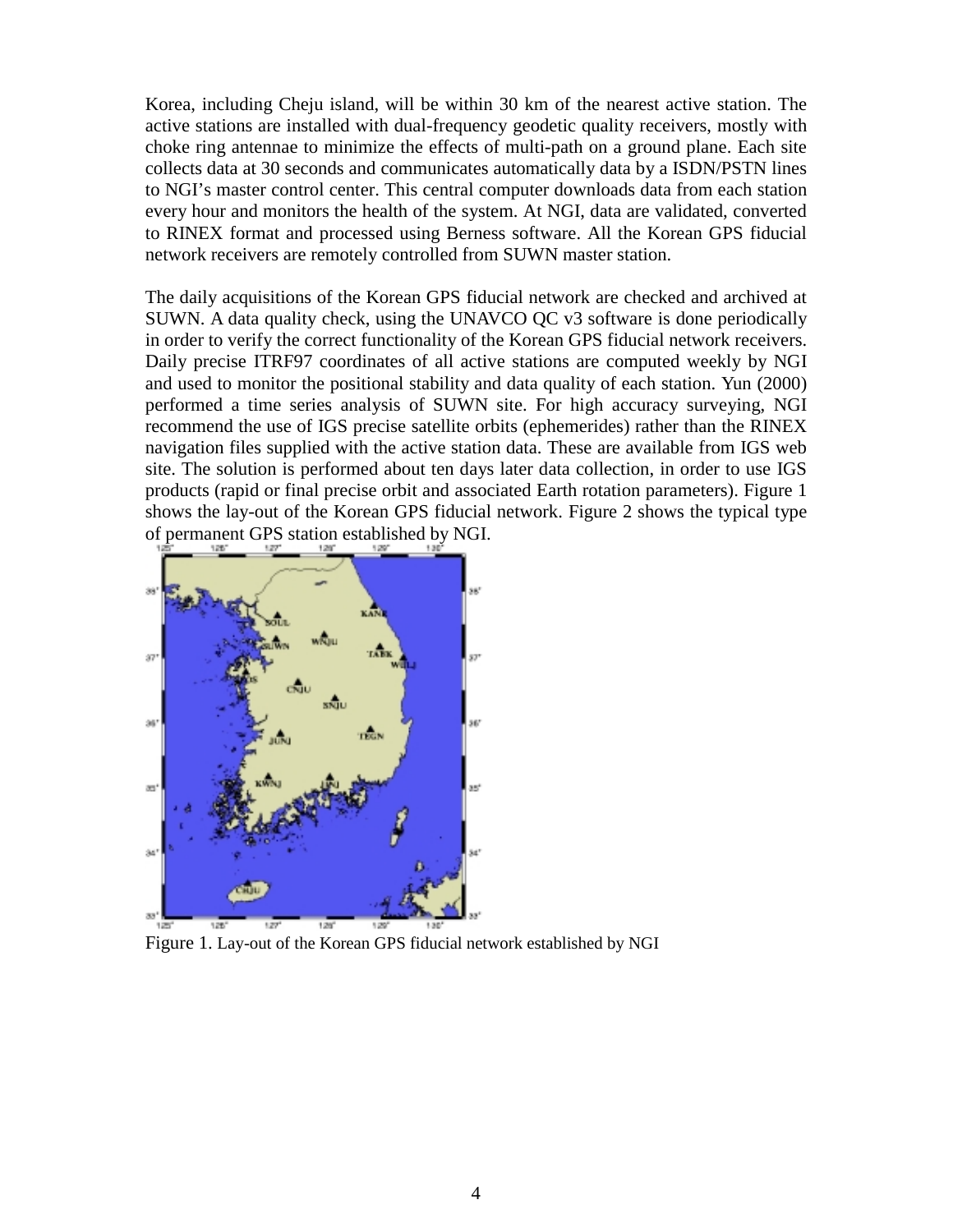

Figure 2. Typical type of permanent GPS site established by NGI

# **4. DATA ANALYSIS USING THE GIPSY/OASIS II SOFTWARE**

GPS data processing includes the review and cataloging of collected data files, processing phase measurements to determine baseline vectors and/or unknown positions, and performing adjustments and transformations to the processed vectors and positions. Each step requires quality control analysis, using statistical measures and professional judgment, to achieve the desired level of confidence. Each of these steps is also very dependent upon the measurement technique, the GPS receiver and antenna types, the observable recorded, and the processing software.

The analysis strategy adopted for this study is the so-called fiducial approach. In this concept, the positions of a minimum of seven selected sites in the network are held fixed at their a priori values, while coordinates of the other stations and the GPS satellite orbits are adjusted. Thus, the solutions of the other sites are tied to the reference frame defined by the seven fixed stations. For this study, a fiducial network consisting of Tsukuba, Sanghai and Wuhan was selected. The reason that it was chosen is because these stations have the best SLR or VLBI observations, and are therefore assumed to have the most accurately determined station coordinates.

For the data analysis, GIPSY/OASIS-II has used. At JPL, the GIPSY/OASIS which it had not been used extensively during the last few years to analyze GPS carrier phase and pseudo-range data from many experiments, yielding baseline precisions at the level of a few parts in 10<sup>9</sup> or better (Lichten and Border, 1987; Tralli et al., 1988). The GAMIT/GLOBK is used to adjust the GPS fiducial network using the results of baseline analysis obtained from GIPSY/OASIS.

Data processing started with the automatic editing of the GPS data. This included elimination of bad data points and cycle slip detection and repair, when possible. The first set of ITRF values were computed using 11 days  $(9^{th}$  November, 2000 - 20<sup>th</sup>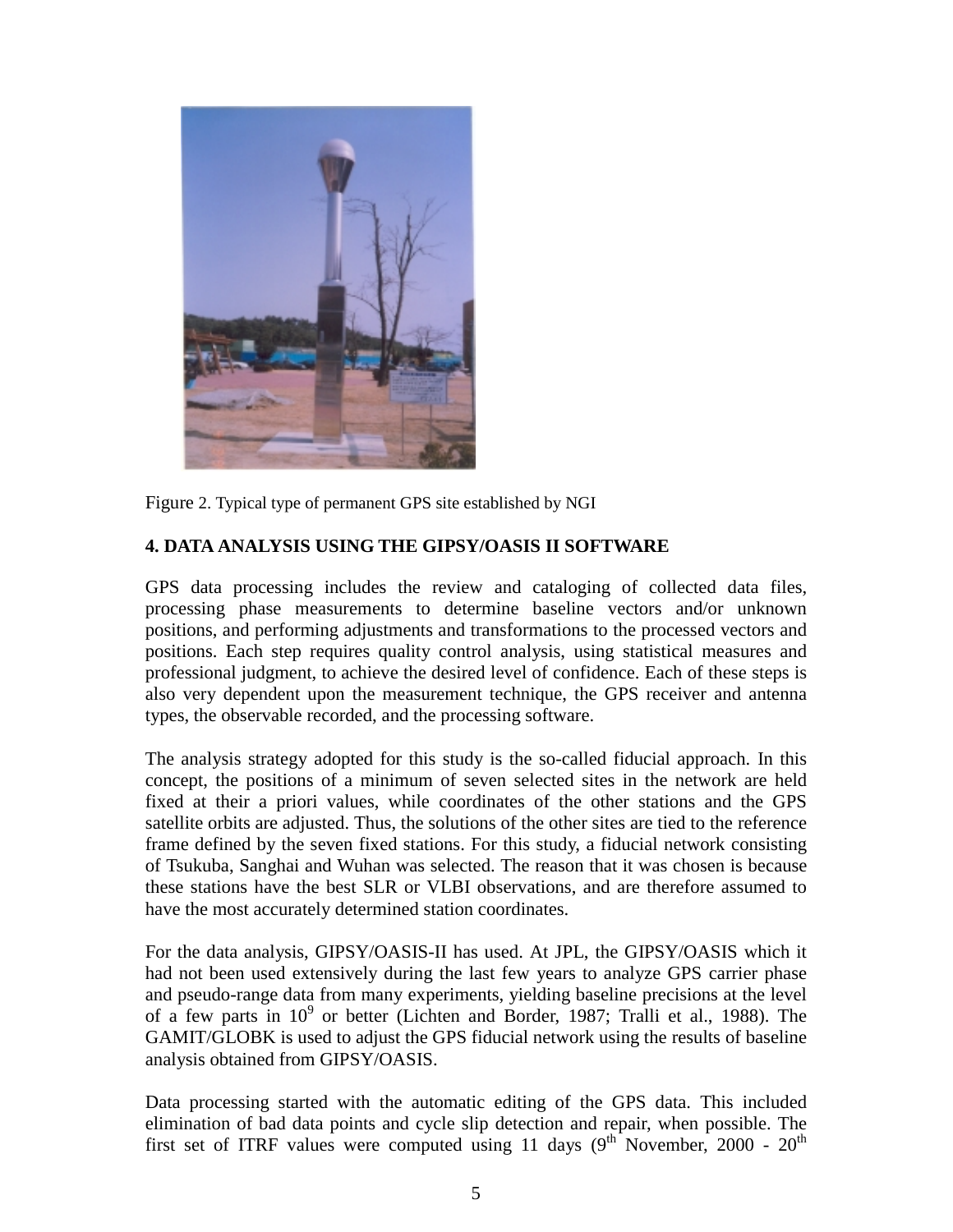November, 2000) at 14 permanent GPS sites. This work was used a processing strategy compliant with IGS standards. The nearest seven IGS sites (Tsukuba, Beijing, Daejun, Wuhan, Usuda, IRKT, YSSK) are constrained in the solution that use the IGS products (precise ephemeredes, orientation parameters and coordinates) to produce results with an accuracy of a few centimeters. Figure 2 shows the location of IGS sites used and Table 1 shows the coordinates of seven IGS sites.



Figure 2 Locations of IGS sites used

| Site Name   | X(m)          | $\sigma_{\rm x}(m)$ | Y(m)         | $\sigma_v(m)$ | Z(m)         | $\sigma_{z}(m)$ |
|-------------|---------------|---------------------|--------------|---------------|--------------|-----------------|
| <b>BJFS</b> | -2148743.9552 | 0.0006              | 4426641.3238 | 0.0009        | 4044655.9388 | 0.0008          |
| <b>IRKT</b> | -9683323.0936 | 0.0009              | 3794425.4951 | 0.0009        | 5018167.8196 | 0.0010          |
| <b>TSKB</b> | -3957199.2496 | 0.0010              | 3310199.6943 | 0.0009        | 3737711.6598 | 0.0009          |
| <b>USUD</b> | -3855262.9852 | 0.0009              | 3427432.5038 | 0.0008        | 3741020.2794 | 0.0008          |
| <b>DAEJ</b> | -3120041.8351 | 0.0008              | 4084614.9274 | 0.0009        | 3764026.9178 | 0.0008          |
| <b>WUHN</b> | -2267749.2812 | 0.0006              | 5009154.8579 | 0.0010        | 3221290.6846 | 0.0007          |
| <b>YSSK</b> | -3465320.9212 | 0.0007              | 2638269.4227 | 0.0006        | 4644085.4867 | 0.0009          |

Table 1. ITRF97 coordinates of IGS sites

For each site eleven-day mean was computed from continuous daily GPS solutions. Daily output solutions included a vector of all estimated parameters and a full covariance matrix of errors. The daily position estimate vectors and covariance matrices were combined to yield one final position estimate vector and covariance matrix. The coordinates computed in terms of ITRF97 at epoch 2000.343 for the Korean GPS fiducial network as shown in Table 1. The cartesian components of each site position has small error, 1 mm for x, y and z, which were highly correlated.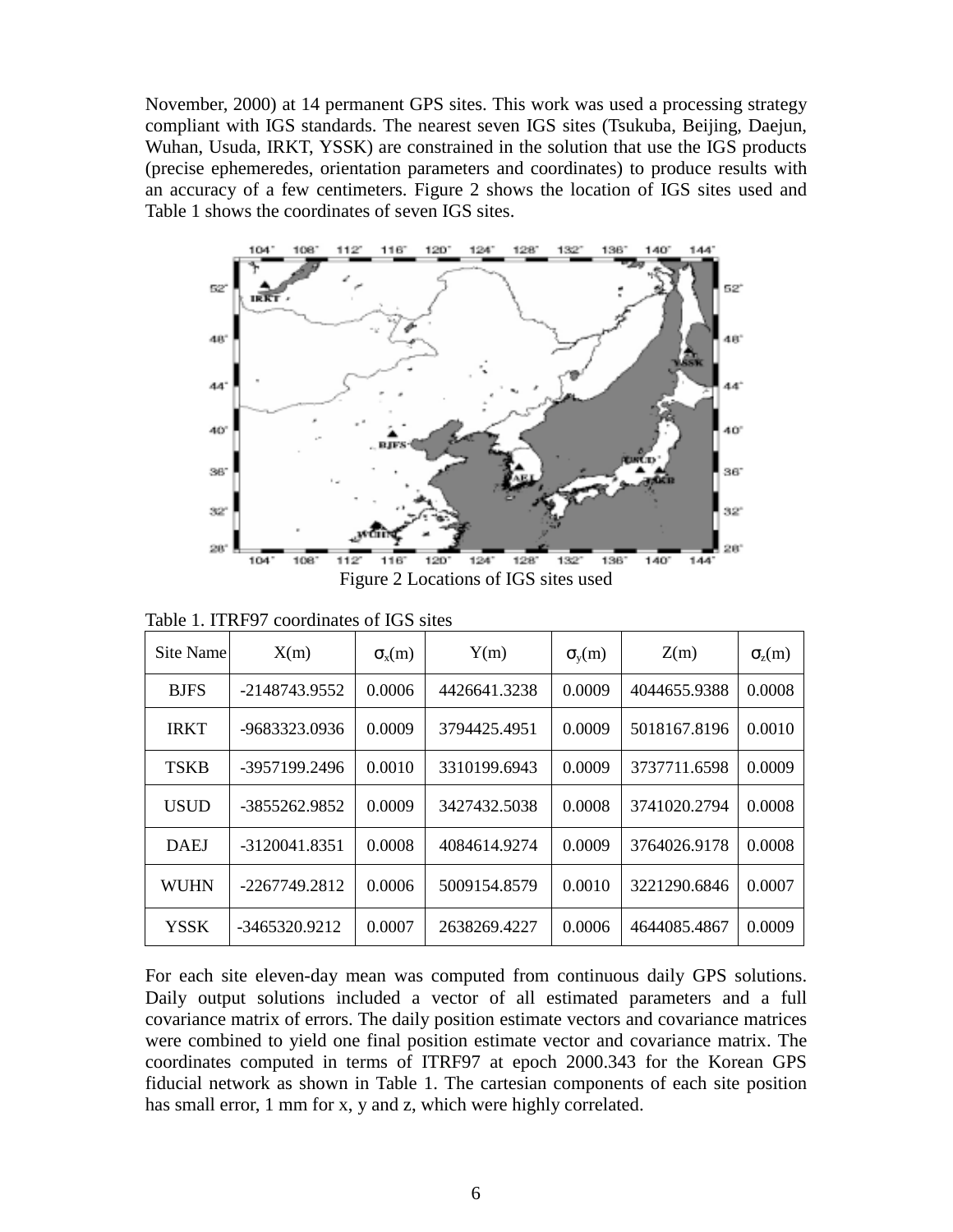| Site Name   | X(m)          | $\sigma_{\rm x}(m)$ | Y(m)         | $\sigma_v(m)$ | Z(m)         | $\sigma_{z}(m)$ |
|-------------|---------------|---------------------|--------------|---------------|--------------|-----------------|
| <b>SUWN</b> | -3062023.5160 | 0.0010              | 4055449.0619 | 0.0011        | 3841819.2277 | 0.0009          |
| <b>SOUL</b> | -3049402.7159 | 0.0010              | 4055449.0489 | 0.0010        | 3873010.1766 | 0.0010          |
| <b>SEOS</b> | -3042060.3381 | 0.0009              | 4111978.7721 | 0.0011        | 3797578.7393 | 0.0009          |
| <b>SNJU</b> | -3175473.0538 | 0.0010              | 4043362.9424 | 0.0011        | 3762213.6075 | 0.0010          |
| <b>KANR</b> | -3167833.6964 | 0.0009              | 3930397.1599 | 0.0010        | 3885411.9318 | 0.0009          |
| <b>KWNJ</b> | -3134404.4746 | 0.0010              | 4173081.8579 | 0.0012        | 3654100.9920 | 0.0009          |
| <b>CNJU</b> | -3117076.1826 | 0.0010              | 4067949.8130 | 0.0010        | 3784300.5200 | 0.0016          |
| <b>CHJU</b> | -3168622.2960 | 0.0010              | 4277489.6186 | 0.0011        | 3501659.0747 | 0.0008          |
| <b>JINJ</b> | -3217002.7310 | 0.0009              | 4110225.6800 | 0.0011        | 3653650.4504 | 0.0009          |
| <b>JUNJ</b> | -3124886.9034 | 0.0010              | 4126580.5534 | 0.0011        | 3714170.1744 | 0.0009          |
| <b>TEGN</b> | -3241051.5379 | 0.0009              | 4030771.7750 | 0.0011        | 3719838.5042 | 0.0008          |
| <b>TABK</b> | -3201453.6450 | 0.0010              | 3956909.0489 | 0.0012        | 3832097.2146 | 0.0010          |
| <b>WNJU</b> | -3122341.1347 | 0.0009              | 4004030.6809 | 0.0011        | 3847323.7718 | 0.0008          |
| <b>WULJ</b> | -3238396.1192 | 0.0010              | 3940665.4196 | 0.0011        | 3816730.5837 | 0.0009          |

Table 1. ITRF97 coordinates at epoch 2000.

### **5. DISCUSSION AND CONCLUSIONS**

In this study, new Korean Geodetic Datum 2000 (KGD2000), designed and built during 1998, is realized through ITRF97 and used the GRS80 ellipsoid. A description of the new datum, its design, implementation and GPS fiducial network were described. Korean Geodetic Datum 2000 is a significant step forward in meeting Korean future spatial positioning needs. The alignment with the ITRS ensures compliance with international standards.

This paper has also presented the results of an analysis of the Korean GPS fiducial network data. The KGFN will give lots of opportunities for scientific investigations in Korea. Crustal deformation study are primarily supported: a more accurate velocity field will be deduced with longer time series of the stations coordinates. The KGFN matches also with other applications such as atmospheric studies, navigation and civil services.